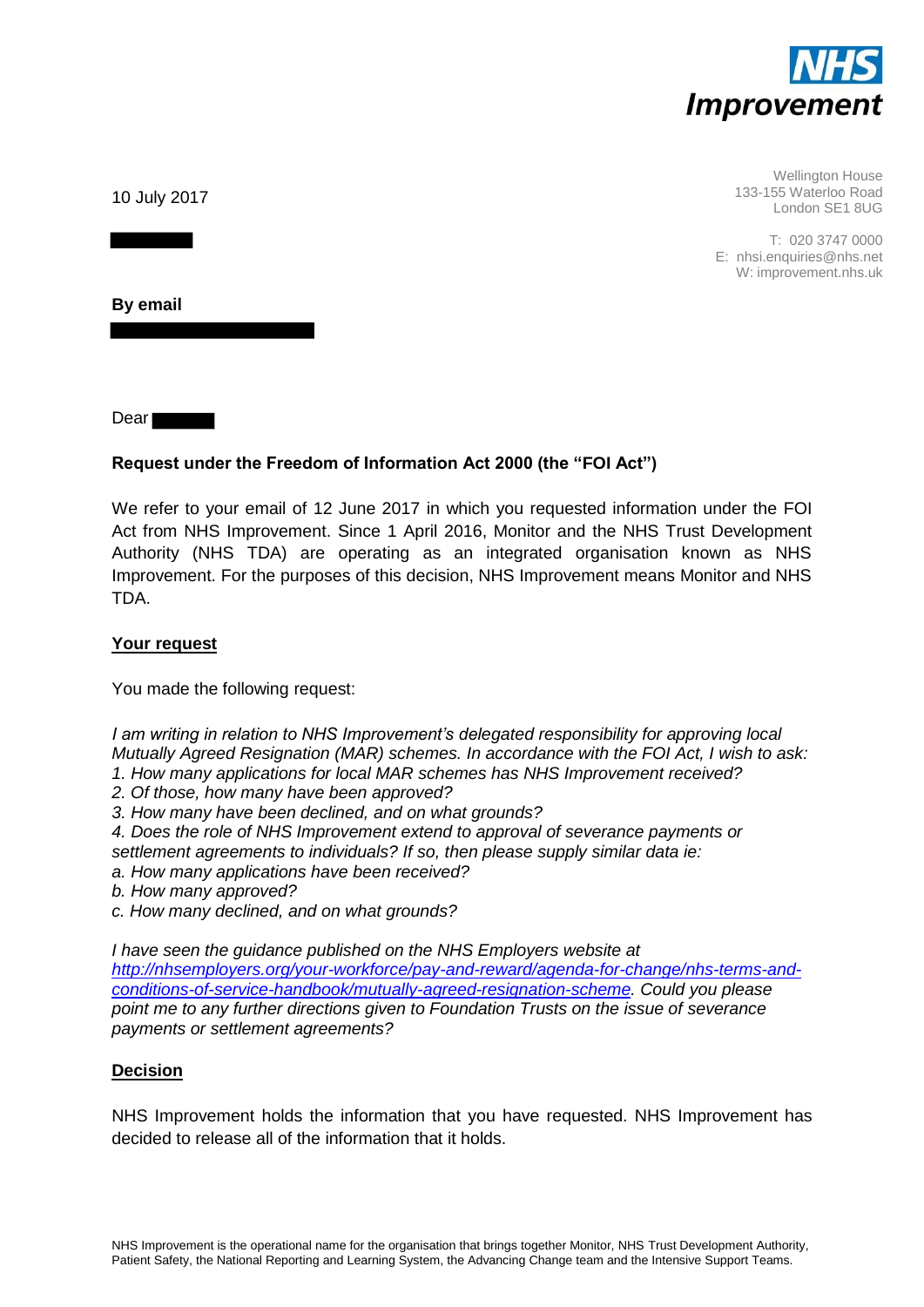In relation to foundation trusts, NHS Improvement does not approve severance payments or settlement agreements to individuals (these are approved by HM Treasury) or Mutually Agreed Resignation Schemes (MARS) (these are either approved by HM Treasury or, if they meet certain conditions set by HM Treasury, require no approval). We have therefore based our response on information relating to NHS Trusts and have provided information held from 2015.

NHS Improvement approves the following in relation to severance payments NHS Trusts are looking to agree:

- All severance payments (contractual or non-contractual) to Chief Executives and Directors of NHS Trusts
- Non-contractual severance payments to all staff of NHS trusts (including Chief Executives and Directors)
- Contractual payments over £100,000 to all staff of NHS trusts (including Chief Executives and Directors).

The guidance for NHS trusts on the processes for making severance payments can be found here: [https://improvement.nhs.uk/uploads/documents/Final-Guidance-on-processes-for](https://improvement.nhs.uk/uploads/documents/Final-Guidance-on-processes-for-making-severance-payments.pdf)[making-severance-payments.pdf.](https://improvement.nhs.uk/uploads/documents/Final-Guidance-on-processes-for-making-severance-payments.pdf)

We have set out the figures requested in the table below and have included the contractual and non-contractual severance payments, as well as the figures for voluntary redundancy scheme applications NHS Improvement has received.

|         |              | Number of            | Number of                                                                       | Number of            |                               |                   |              |                |                |             |                |                                     |                |
|---------|--------------|----------------------|---------------------------------------------------------------------------------|----------------------|-------------------------------|-------------------|--------------|----------------|----------------|-------------|----------------|-------------------------------------|----------------|
|         |              | Non                  | Non                                                                             | <b>Non</b>           | Number of Number of Number of |                   |              |                |                |             | Voluntary      | Voluntary                           | Voluntary      |
|         |              |                      | Contractual  Contractual  Contractual  Contractual Contractual Contractual MARS |                      |                               |                   |              |                | <b>MARS</b>    | <b>MARS</b> |                | Redundancy Redundancy Redundancy    |                |
|         |              | <b>Cases</b>         | <b>Cases</b>                                                                    | <b>Cases</b>         | Cases                         | Cases             | <b>Cases</b> | <b>Schemes</b> | <b>Schemes</b> | Schemes     | <b>Schemes</b> | Schemes                             | <b>Schemes</b> |
|         |              | Received by Approved |                                                                                 | Rejected by Received |                               | Approved Rejected |              | Received       | Approved       | Rejected    |                | Received by Approved by Rejected by |                |
|         |              | <b>NHSI</b>          | by NHSI                                                                         | <b>NHSI</b>          | by NHSI                       | by NHSI           | by NHSI      | by NHSI        | by NHSI        | by NHSI     | <b>NHSI</b>    | <b>NHSI</b>                         | <b>NHSI</b>    |
| 2015/16 | <b>Total</b> |                      |                                                                                 | 20                   | 52                            | 46                |              | 16             |                |             |                |                                     |                |
| 2016/17 | <b>Total</b> | 26 <sub>l</sub>      |                                                                                 | 13                   | 36                            | 35                |              | 17             |                |             |                |                                     |                |

*Reasons for declined applications*

### *MARS*

- $\bullet$  In 2015/16 1 application was declined on grounds it did not comply with the NHS TDA guidance
- In 2016/17 1 application was declined on grounds NHS Improvement had not received the relevant HM Treasury clearance to manage schemes in advance of the next financial year i.e. 2017/18.

### *Contractual and non-contractual severance payments*

- In 2015/16 26 applications were declined on grounds that the proposed payments did not comply with the NHS TDA guidance and HM Treasury policy
- $\bullet$  In 2016/17 14 applications were declined on grounds that the proposed payments did not comply with the NHS TDA guidance and HM Treasury policy.